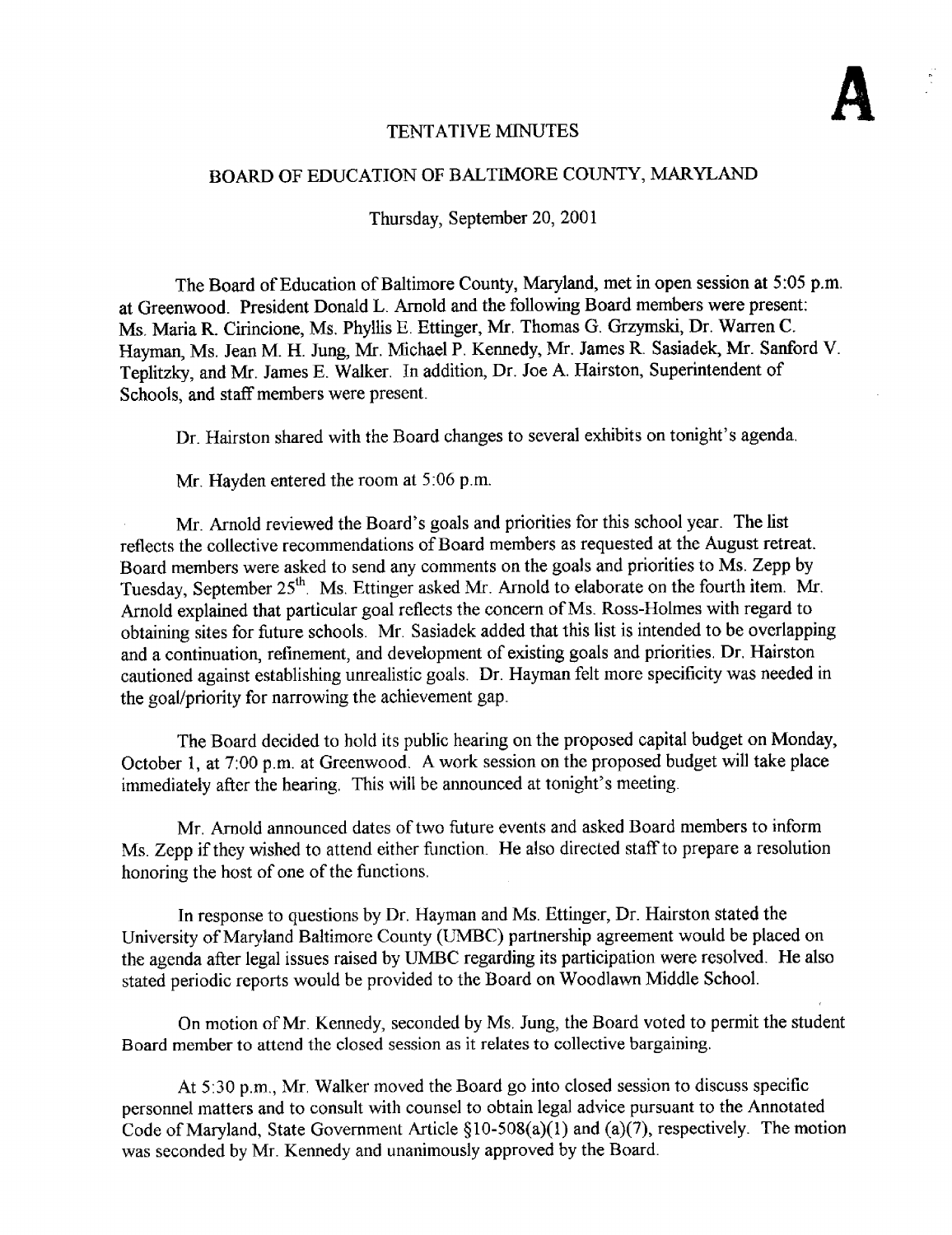### CLOSED SESSION MINUTES

Mr. Grimsley reviewed a proposed salary schedule for a particular group of employees.

Mr. Grimsley also reviewed the appointments on the evening's agenda.

Ms. Howie informed Board members of a request with regard to a settlement.

At 5:55, Mr. Walker moved to adjourn the closed session for a brief dinner recess. The motion was seconded by Mr. Sasiadek and approved by the Board.

## OPEN SESSION MINUTES

The Board of Education of Baltimore County, Maryland, reconvened in open session at 7:30 p.m. at Greenwood. President Donald L. Arnold and the following Board members were present: Ms. Maria R. Cirincione, Ms. Phyllis E. Ettinger, Mr. Thomas G. Grzymski, Dr. Warren C. Hayman, Ms. Jean M. H. Jung, Mr. Michael P. Kennedy, Mr. James R. Sasiadek, Mr. Sanford V. Teplitzky, and Mr . James E. Walker. In addition, Dr. Joe A. Hairston, Superintendent of Schools; staff members; and members of various civic, employee, and community organizations were present as was the media.

## PLEDGE OF ALLEGIANCE

The open session commenced with the Pledge of Allegiance to the Flag, which was led by Mr. Thomas Raybon, President of the Baltimore County Student Councils, and a period of silent meditation for those who have served education in the Baltimore County Public Schools and for those who lost their lives in the recent terrorist attacks . Mr. Arnold noted that <sup>a</sup> 1991 graduate of Catonsville High School, Elizabeth Wainio, was one of the victims on the plane that crashed outside of Pittsburgh, Pennsylvania.

Mr. Hayden entered the room at 7:35 p.m.

#### MINUTES

Hearing no additions or corrections to the Report of the Work Session, July 31, 2001; the open and closed session minutes of August 14, 2001 ; and the Report of the Work Session, August 15, 2001, Mr. Arnold declared the minutes and reports approved as presented.

Mr. Arnold informed the audience of the various sessions in which Board members had participated earlier in the afternoon. He also stated he would try to conclude the meeting by 9:00 p.m. because of President Bush's speech.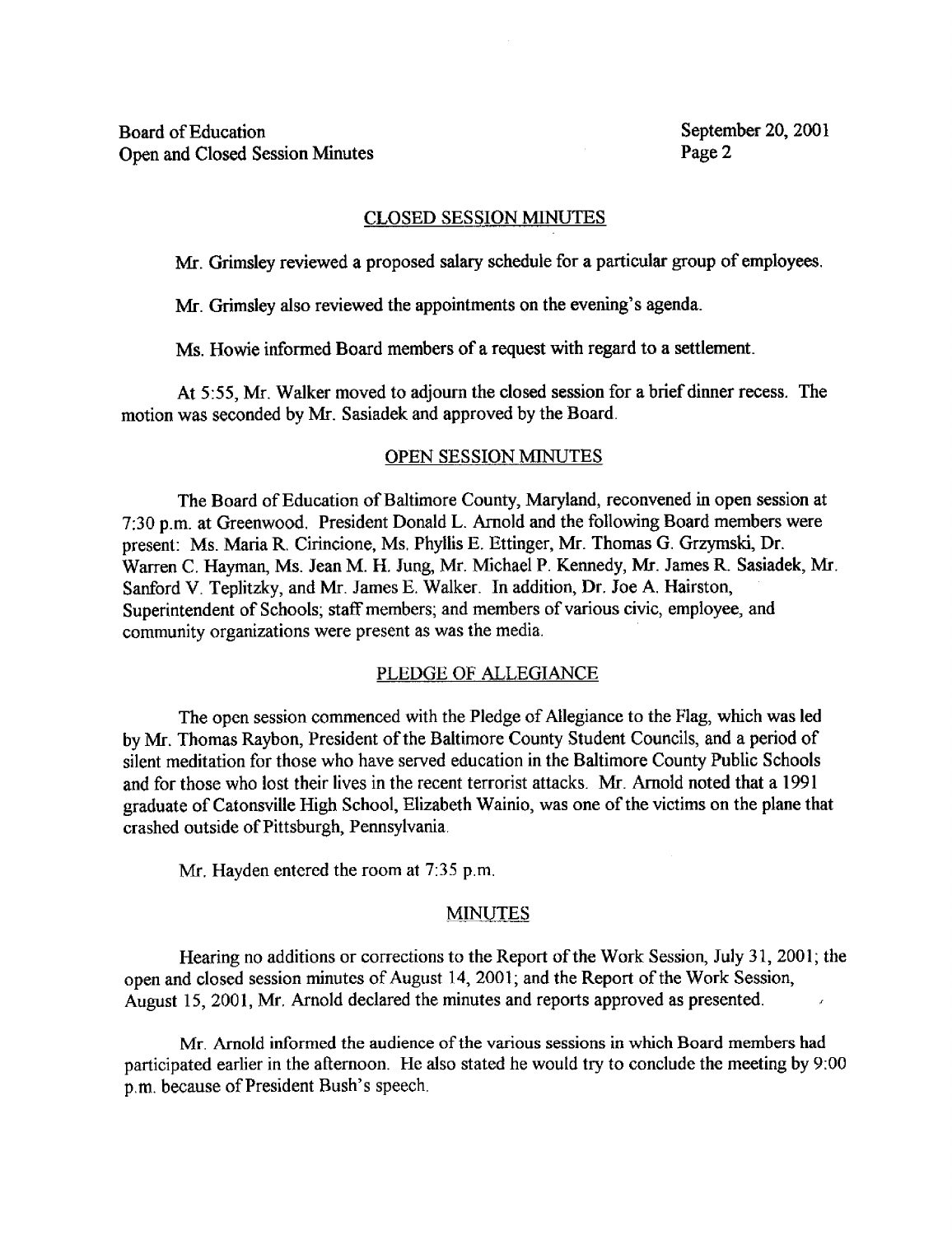#### SUPERINTENDENT'S REPORT

Dr. Hairston reflected on the events of September  $11<sup>th</sup>$  and spoke of the support provided to the children by teachers, administrators, and support staff. He specifically recognized the efforts of the Department of Student Support Services in helping students cope with the tragedy. Dr. Hairston thanked parents for their confidence and faith in allowing the school system to work with them and bring the children through this difficult period. He also stated he had worked closely with the County Executive's office during this time.

Dr. Hairston noted that at the recent Baltimore County Student Councils' (BCSC) leadership conference, Dr. Rowland Savage substituted for one of the speakers who was detained at the last minute. Dr. Hairston stated he was impressed with BCSC's program and with the students who attended the conference .

#### REPORTS

The Board received the following reports:

A. Report on Opening Day-Ms . Johns, Deputy Superintendent for Curriculum and Instruction, noted that staff's commitment to children has been evident during the opening days of school, particularly in terms of the work that has been done during the summer and behind the scenes. She noted that during the first week, Curriculum and Instruction staff and the Executive Directors of Schools visited schools to gauge the school climate, school cleanliness, the availability of materials, and general school readiness. Ms. Johns also noted there was extensive staff development prior to school. In addition, the academic intervention team visited the ten (10) identified schools.

Mr Haines, Deputy Superintendent for Business Services, stated that during the past year, there were over 300 capital projects taking place. Of that number, approximately 160 were completed over the summer. Mr. Haines thanked the many teachers with whom he visited in August for their understanding, especially in schools where projects were not yet completed. While it was a "typical" start to school on some levels, i.e. transportation, and food service to children, Mr. Haines stated there was a great deal of hard work performed by his staff to achieve that result. On the employment front, Mr. Haines reported that as of September  $20<sup>th</sup>$ , the school system had hired 936 teachers from nearly 6,000 applicants

Ms. Johns noted that most of the concerns listed in the exhibit have been or are being addressed.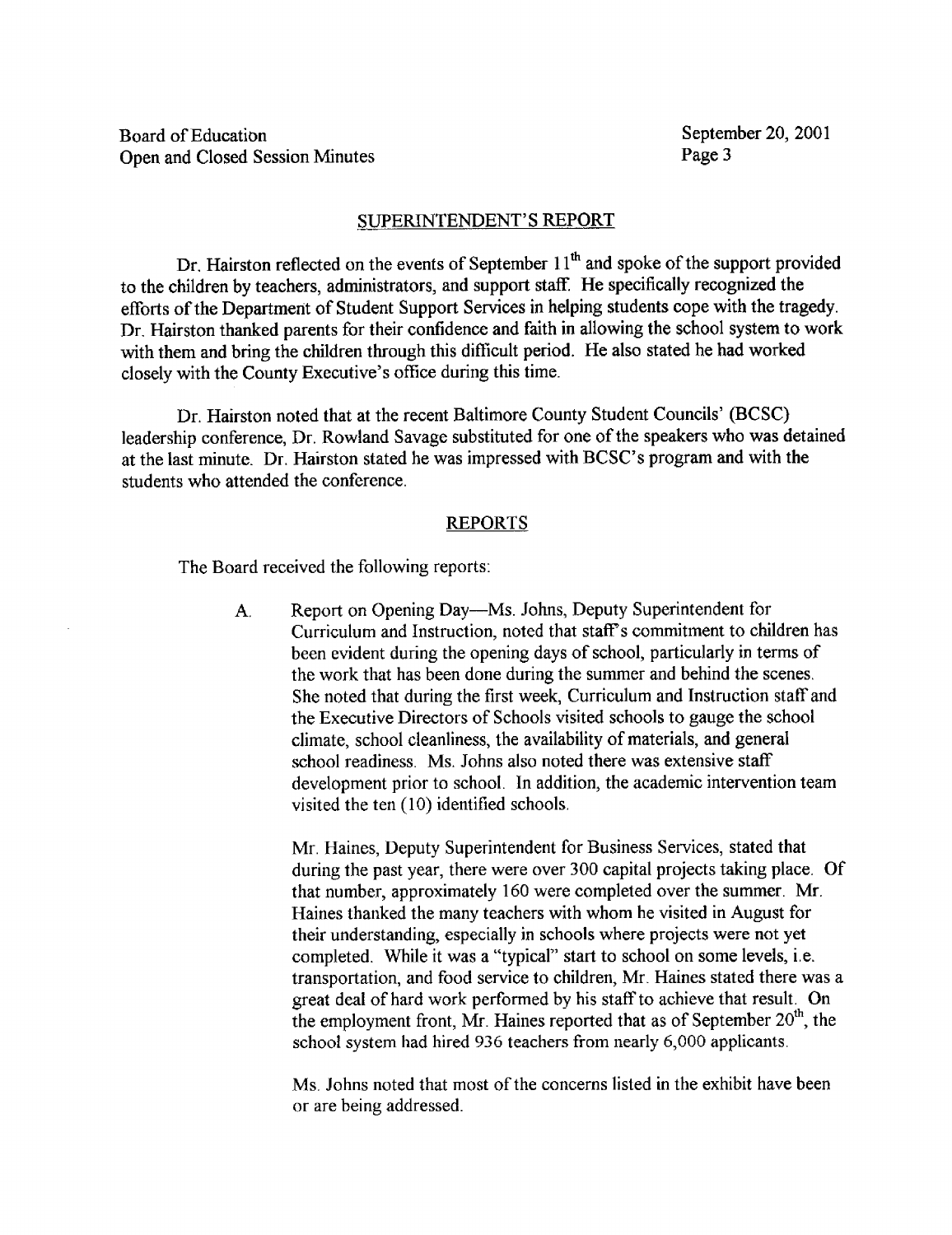In response to Mr. Walker's question about the overcrowding at New Town Elementary School, Dr. Gehring indicated that relocatables would be placed at the school. Mr. Sasiadek noted that on the Saturday before school started, the school's parking lot was filled with staff cars. He noted the staff's exemplary effort to make sure New Town was ready for children, and he also noted the same type of activity in other schools throughout the county.

Dr. Gehring recognized the efforts of Ms. Strauss and Ms. Burke in preparing the school for students

Several Board members expressed concern about the overcrowding at New Town and queried as to staff's assessment of why our projections were so far off. Ms. Johns responded that staff will report back to the Board after September 30<sup>th</sup> enrollment figures have been obtained. Dr. Hairston noted the fact New Town Elementary School is overcrowded shows public confidence in the school system . He stated that New Town was planned for high-density communities and builders marketed homes surrounding the school.

Dr. Hayman commended staff for their efforts in preparing the facilities for the opening of school, particularly Randallstown Elementary School . He expressed concern that school system staff were deployed to do the work contractors were being paid to complete. Dr. Hayman also expressed his concern about lack of equipment, e.g., computer tables, class shelving, and library materials. With respect to personnel, Dr. Hayman shared his concern about the number of non-tenured teachers employed in the Northwest and Southwest Areas. He asked that Board members receive a report identifying the number of non-tenured teachers in each school. Given the Baltimore County's student population, Dr. Hayman was dissatisfied with the number of minority teachers hired. He was also unhappy that the school system doesn't have a minority recruitment plan in place.

Mr. Hayden asked if redistricting was being considered as <sup>a</sup> solution for the New Town overcrowding . Dr. Gehring noted that few schools in the Northwest are under enrolled, and in the case of redistricting for New Town, many of the schools are already at capacity.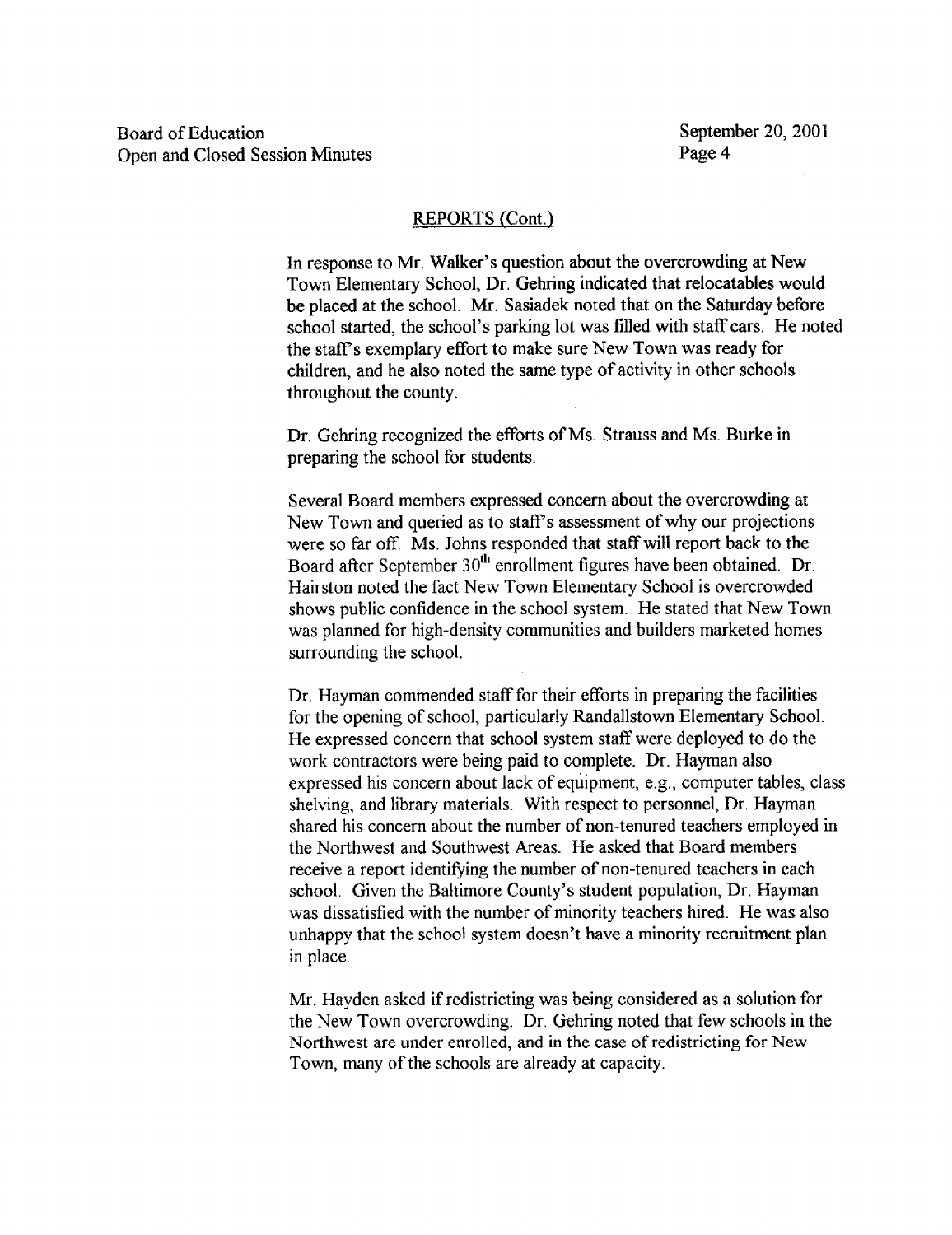Mr. Teplitzky noted that students in the overcrowded New Town Elementary School will go on to already overcrowded middle schools in the Northwest Area. This is an issue that will need to be addressed. He noted that in high growth communities, you have to expect families with children to move into those areas. He stated the people to whom the Board had to go for funding were reluctant to approve construction money for a school where families were not yet moved or houses were not yet built.

Mr. Sasiadek commented the school system needs to move forward quickly in working with County officials in locating future school sites in all growth areas of the county. He suggested Dr. Hairston begin discussion with County authorities to address this issue .

Mr. Teplitzky inquired about the bus driver shortage. Ms. Fromm indicated that there are 16 vacancies in the Southwest Area and 4 vacancies in the Northwest Area. She also noted that there are 30 people in training who should be ready in the next 4-6 weeks. Ms. Fromm also noted the potential to recruit retired firefighters and police for bus driver positions . Mr. Teplitzky asked that the Board be kept updated with regard to this situation.

Dr. Hairston reviewed the three main purposes of the High School Assessment External Advisory Committee. He also reviewed the stakeholder groups that will be represented on the committee, which will be chaired by Ms. Flynn, Executive Director of Assessment and Student Data. Dr. Hairston noted the first committee meeting will be held in the next several weeks and periodic status reports will be provided to the Board.

- B. Report on Proposed Revisions to Policy 1230 Area Educational Advisory Councils-Ms. Carol Saffran-Brinks, Legal Counsel to the Board, provided a brief background of the policy . She noted the proposed revisions fall into four categories
	- <sup>1</sup> . Those that reflect the organizational changes in the school system since July  $1$ ;
	- 2. Those that more closely reflect the actual practices of the area educational advisory councils as they have evolved over time;
	- 3 . Those that clarify the role and expected contribution to be made by the area educational advisory councils; and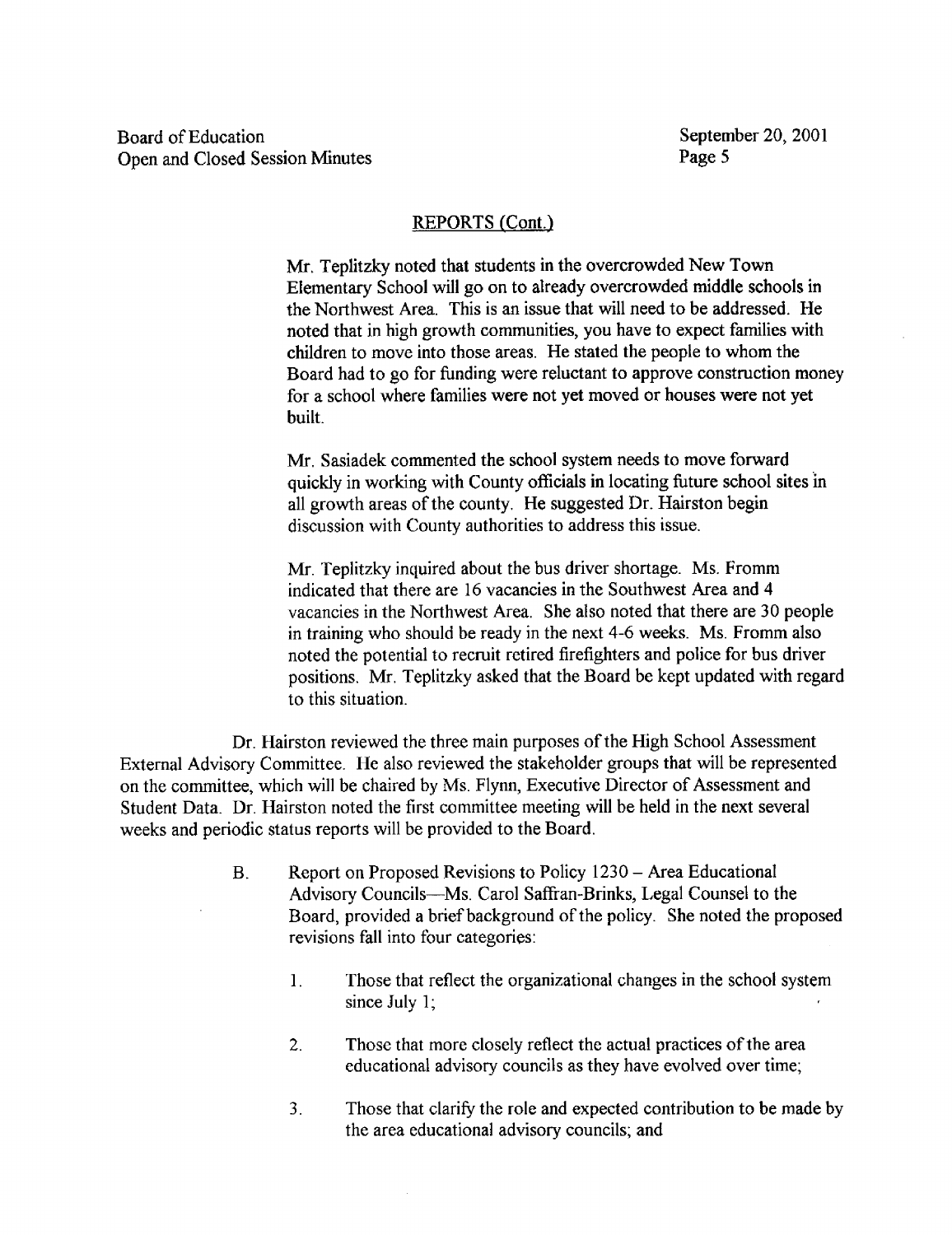4 . Those of <sup>a</sup> technical nature.

Ms. Saffran-Brinks noted three opportunities for public comment, with <sup>a</sup> vote on the revisions scheduled for November  $6<sup>th</sup>$ . Mr. Arnold reiterated that because of the various meetings of the advisory councils, the councils' coordinator requested additional time for public comment.

Dr. Hayman suggested the grounds for termination of one's membership be listed, and he questioned the Board using its discretion to terminate an individual's membership. Ms. Saffran-Brinks responded that the law presumes the Board's action is in accordance with the law. The idea behind this language was to not overly formalize the procedure for an advisory body.

Dr. Hayman also suggested that item  $4 -$ Scope  $-$  be the first item in the policy because of its importance.

C. Report on Proposed Fiscal Year 2003 Capital Budget - State Request -Projects were separated into the following categories: Roof Replacements, Major Maintenance Renovations, Science Room Renovations, Boilers, and Window Replacements . Ms. Burnopp noted that the County has already provided us with funding in the area of window replacements. The total request is approximately \$75,000,000. Mr. Arnold announced October 1, 7:00 p.m., as the date for the public hearing and work session on this proposal, which will be considered at the October 11<sup>th</sup> Board meeting.

Mr. Kennedy acknowledged the cooperation of County government in helping us with capital projects and stated there are still unmet needs within the school system. He expressed the hope that County officials will keep an open mind on this issue .

Mr. Walker noted there was no mention of enclosing open space areas in this recommendation. Dr. Krempel responded this issue must go before Executive Cabinet and stated it could be 2004, at the earliest, before the school system can move forward in this area.

Ms. Ettinger commended staff for providing the ages of the boilers and indicated it would be helpful to have this type of information for the other categories .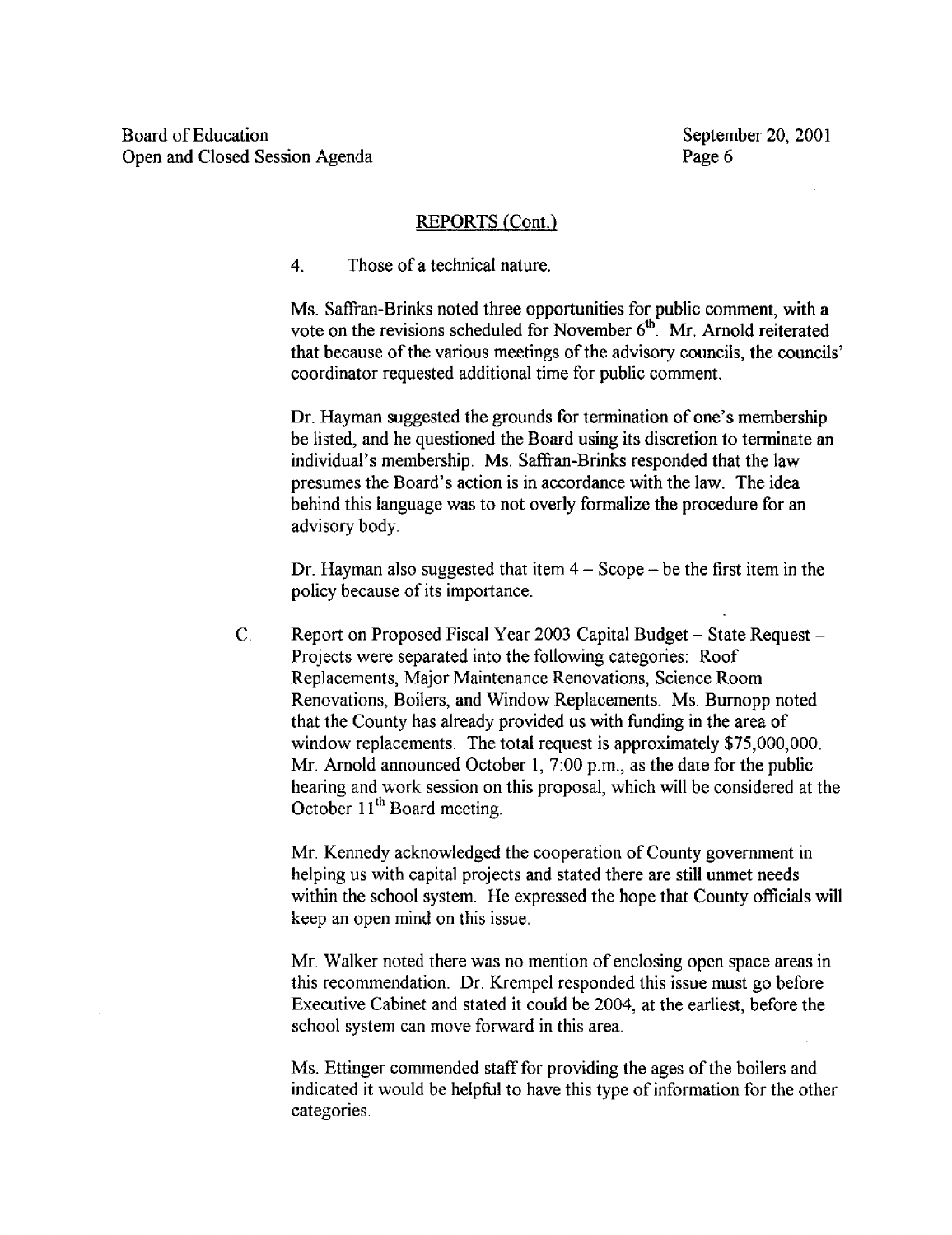Dr. Hayman suggested the creation of a schedule to include dates of known hearings and work sessions so sufficient notice could be given to Board members and the public.

D. Pre-Budget Meeting Schedule – Ms. Burnopp announced four dates for the pre-budget meetings conducted by the area advisory councils. When asked about <sup>a</sup> date for the Central Area's meeting, Ms. Koehler responded that area's pre-budget meeting was scheduled for October 17 at Dumbarton Middle School. After being reminded that another council was having its pre-budget meeting on that date, Ms. Koehler promised to go back to her council for another date.

# SALARY SCHEDULE

Ms. Fromm described the proposed recommendations. She explained the following recommendations were an outcome of a salary and compensation study by an independent consultant.

- 1. The adoption of the salary structure as presented in Exhibit F-2,
- 2. The reinstatement of all system holidays for school-based cafeteria workers, and
- 3 . The application ofthe salary scale to the 16 remaining cook positions in the system.

On motion of Mr. Walker, seconded by Dr. Hayman, the Board approved the salary scale and recommendations for the Office of Food and Nutrition Services.

## PERSONNEL MATTERS

On motion ofMr. Teplitzky, seconded by Mr. Kennedy, the Board approved the personnel matters as presented on Exhibits G, H, I, J, K, L, and M. (Copies of the exhibits are attached to the formal minutes.)

Mr. Kennedy recognized the hard work and commitment of Mr. Joseph Pallozzi as Chair of the Southwest Area Educational Advisory Council .

## CONTRACT AWARDS

On motion of Mr. Kennedy, seconded by Mr. Walker, the Board approved items <sup>1</sup> and 2.

<sup>1</sup> . Corrugated Cartons (Boxes)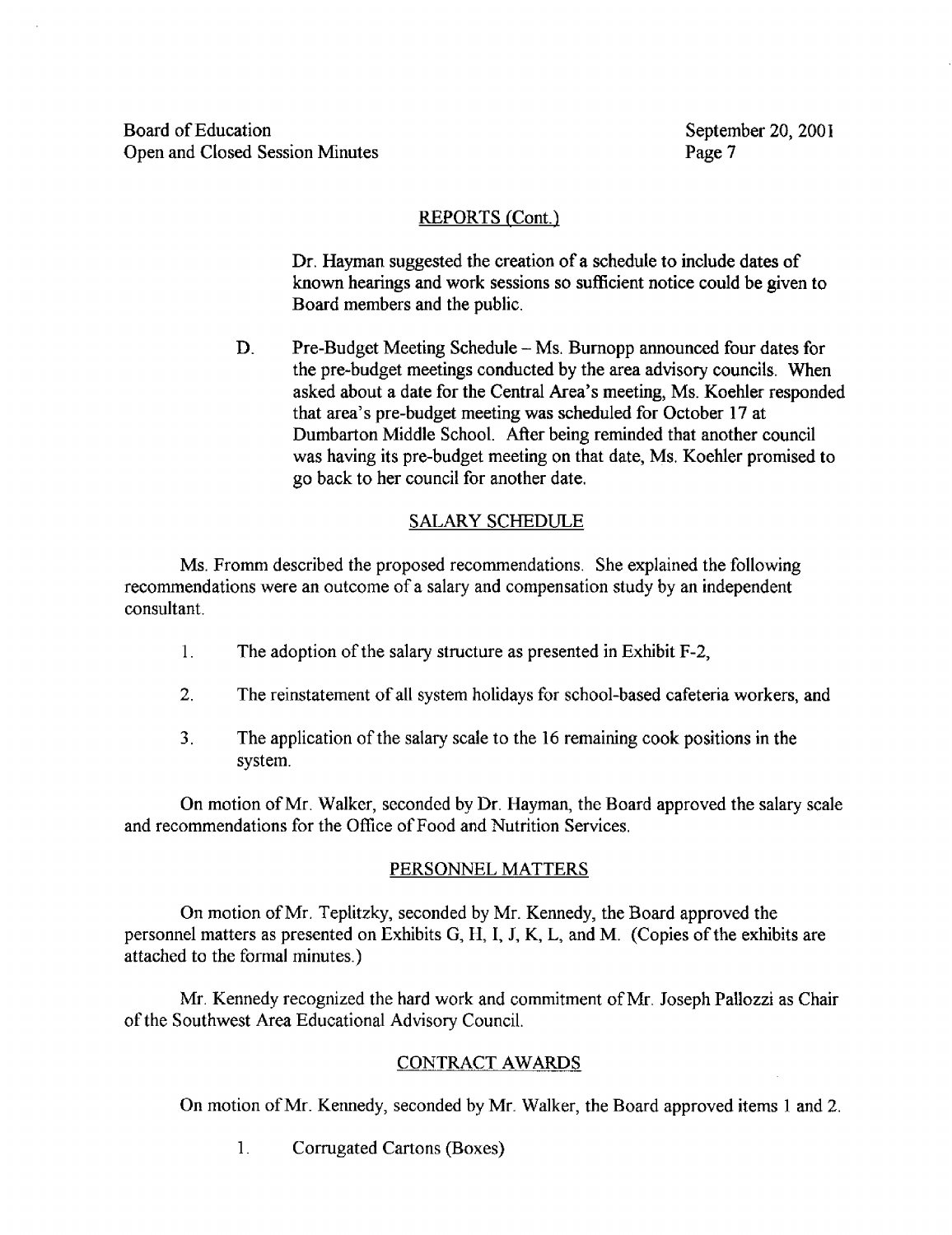### CONTRACT AWARDS (Cont.)

2. Paint (Exterior/Interior) – One-Year Extension

Ms. Burnopp introduced the new Director of Purchasing, Mr. Richard Gay. Mr. Gay comes to Baltimore County from Texas.

#### BUILDING COMMITTEE

The Building Committee, represented by Mr. Kennedy, recommended approval of items 1-9 and <sup>I</sup> I-15. Item 10 was withdrawn by staff. The Board approved these recommendations.

- 1. Reroofing Project Pine Grove Elementary School
- 2. Reroofing Project Pleasant Plains Elementary School
- <sup>3</sup> . Underground Storage Tank Replacement Franklin and Middleborough Elementary Schools
- 4. Science Rooms Renovation Woodlawn High School
- 5. Gas Service for Major Maintenance Renovation Projects Various Elementary Schools
- 6. Fee Acceptance  $-$  Inspection Services for Reroofing Project  $-$  Pine Grove Elementary School
- 7. Fee Acceptance Inspection Services for Reroofing Project Pleasant Plains Elementary School
- 8. Fee Acceptance Construction Administration Services for Science Rooms Renovation - Woodlawn High School
- 9. Change Order Architectural and Engineering Design Services for Science Room Renovations - Eastern Technical High School
- 11 . Change Order Consultant Design Services for Major Maintenance  $\tau_{\rm A}$ Renovation Project -- Sandalwood Elementary School
- 12. Change Order Major Maintenance Renovation Project Dundalk Elementary School
- 13. Change Order Major Maintenance Renovation Project Fifth District Elementary School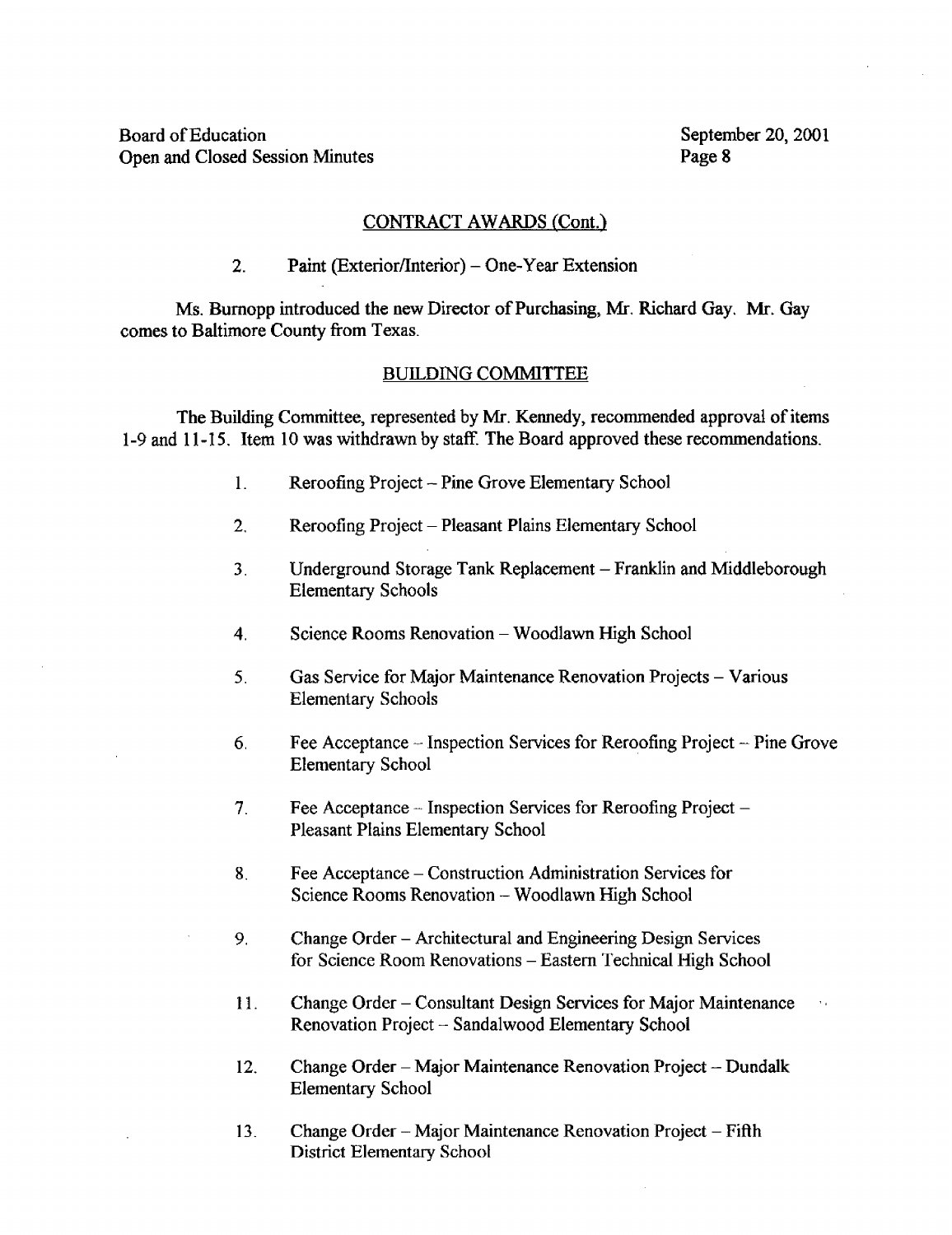### BUILDING COMMITTEE (Cont.)

- 14. Change Order Major Maintenance Renovation Project Owings Mills Elementary School
- 15. Increase Contingency Authorization for Major Maintenance Renovation Projects - Various Phase <sup>I</sup> Schools

#### REVISIONS TO POLICY 7460

Dr. Krempel and Ms. Jones, Minority Business Enterprise Officer, explained the proposed revisions modify the current language to comply with State law, which went into effect July 1, 2001, whereby the minority procurement participation goals of state-funded contracts were increased from 14% to 25% .

Ms. Ettinger commended the Facilities staff, and in particular, Ms. Jones, for efforts in this area. Mr. Kennedy also thanked Ms. Jones for her efforts.

On motion of Mr. Teplitzky, seconded by Mr. Hayden, the Board approved the revisions to Policy 7460 - Purchases From Minority Businesses .

#### ANNOUNCEMENTS

Mr. Arnold made the following announcements:

- $\triangleright$  The Board will conduct a hearing and work session on the proposed capital budget request on Monday, October 1, 2001, at 7:00 p.m. at Greenwood.
- $\triangleright$  The next regularly scheduled meeting of the Board of Education of Baltimore County will be held on Tuesday, September 25, 2001, at Greenwood. The meeting will begin with an open session at 5:00 p.m. After the Board adjourns to meet in closed session, followed by <sup>a</sup> brief dinner recess, the open meeting will reconvene at approximately 7:30 p.m. The public is welcome at all open sessions.

### PUBLIC COMMENT

Ms . Christina Blackman, a music teacher at Battle Monument School; Baltimore County's Teacher of the Year; and a finalist for Maryland Teacher of the Year, acknowledged the Board's efforts on behalf of the school system. She stated she is only one of many teachers who dedicate themselves to students. Ms. Blackman's desire is to encourage, support, and motivate new teachers. She asked the Board to put her to use in any way that promotes the positive things the Board is doing to achieve quality education for all students.

Mr. Thomas Raybon, President of the Baltimore County Student Councils (BCSC), thanked Ms. Norman for inviting him to participate in the Administrative and Supervisory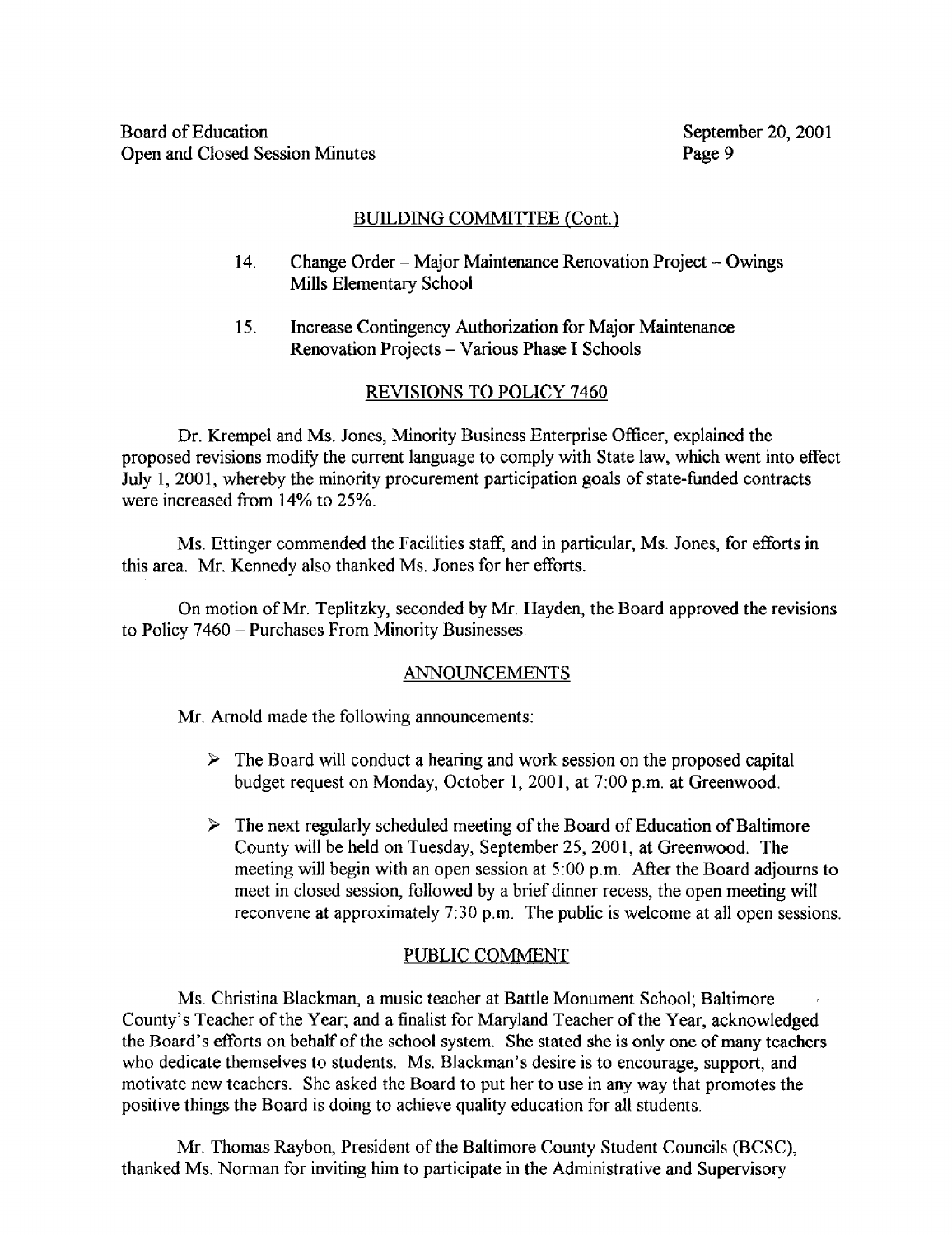#### PUBLIC COMMENT (Cont.

Meeting. He noted the recent successful leadership conference at Camp Airy and thanked Dr. Hairston and Mr. Kennedy for attending. Tom announced the next General Assembly meeting is scheduled for October 4 .

Ms. JoLynn Chadwick, Chair of the Citizens Advisory Committee for Special Education, distributed a handout listing the calendar of events for the group. She complimented the school system on the new look of its web site. Ms. Chadwick highlighted the topic of the October  $10<sup>th</sup>$ meeting, Distance Learning, noting that there is interest among the general public in the potential for Distance Learning.

Ms. Maggie Kennedy, Coordinator of Area Educational Advisory Councils, expressed her pleasure with the revisions to Policy 1230. She stated council members appreciate the extended timeframe for comment. Copies of the proposed revisions will be sent to all area council chairs. Ms. Kennedy commended the administrators and staff at Mars Estates Elementary and Dulaney High Schools on the safe, orderly, and systematic dismissal on September 11<sup>th</sup>.

Mr. Nick Aquino, <sup>a</sup> representative ofthe Minority Achievement Advisory Group, urged parents and educators to be better role models for children during this difficult period. He also urged everyone to bring comfort and stability to the children. Mr. Aquino stressed the importance of teaching our children that our differences will make America stronger.

Ms . Laura Nossel, President of the PTA Council of Baltimore County, suggested the school system's crisis management plan be improved. She noted in the recent terrorist attacks, as parents removed their children from schools and businesses closed, there were rumors and mixed messages about school closures. Ms. Nossel recommended consultation with experts in crisis management to get up-to-date strategies so there will be a uniform state of emergency plan. She stated that individual school plans need to be updated. Ms . Nossel also stated the timeliness of announcements regarding school closings is critical to parents . Finally, Ms. Nossel congratulated the Maryland State Department of Education for its web site report on "Talking to Children About Tragedy, A Guide for Parents and Teachers."

Mr . Mark Beytin, President of the Teachers' Association of Baltimore County, praised teachers for their professionalism and sense of commitment over the last week-and-a-half.

Mr. Arnold reminded audience members who signed the speaker list to refrain from discussing personnel or other matters that may come to the Board in the form of an appeal.

Mr . Rodger Janssen noted one school did not open on time due to construction and another school, Riverview Elementary School, experienced water problems. He wondered whether the people residing in the area around Riverview experienced the same water problem and, if so, were they notified. Noting the ramifications of the problems with drinking water in elementary schools, Mr. Janssen stated, hopefully, the staff would be able to address this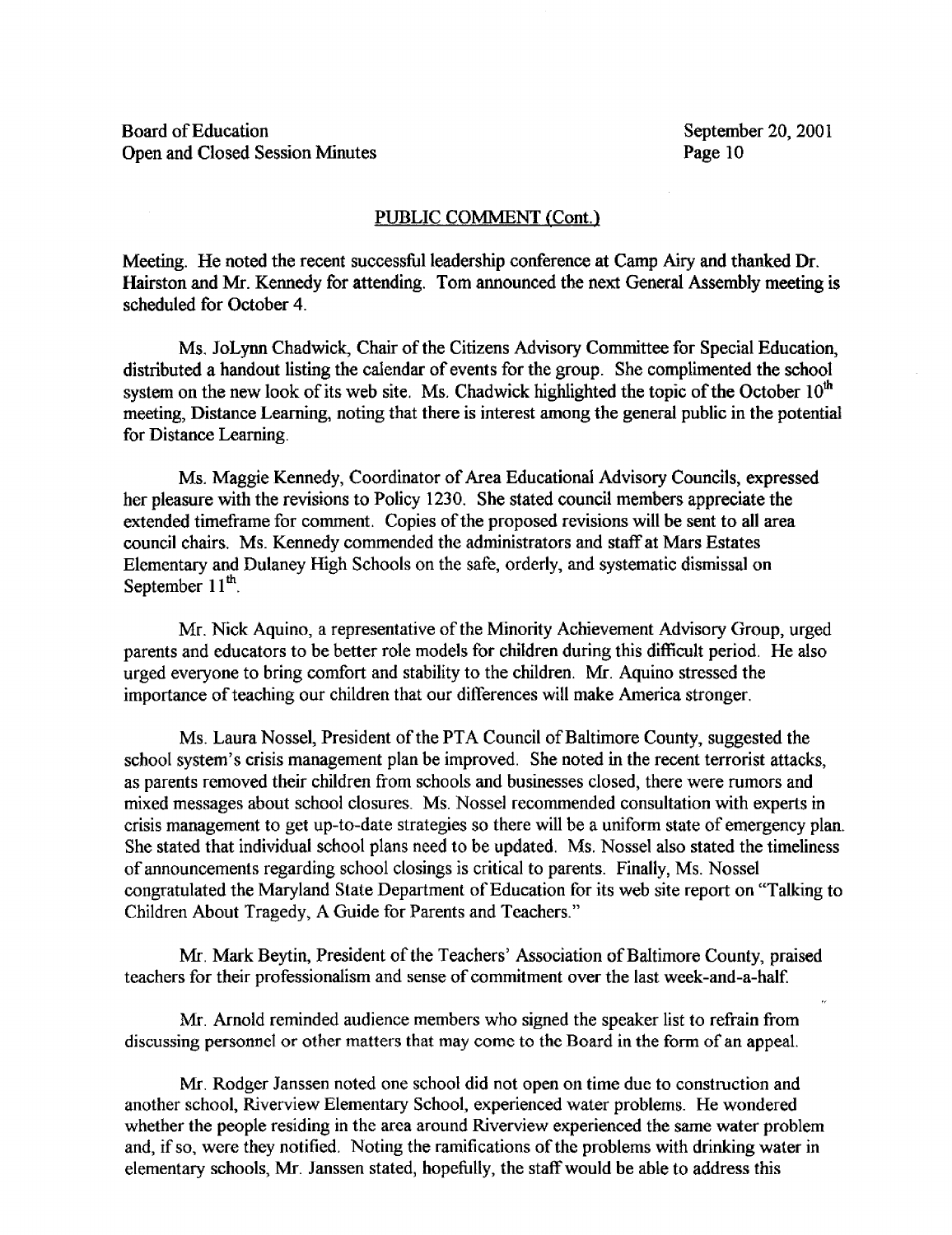Board of Education<br>
Open and Closed Session Minutes<br>
Page 11 Open and Closed Session Minutes

ų.

#### PUBLIC COMMENT (Cont.)

concern. Mr. Janssen took issue with Mr. Haines's earlier statement that there were no problems with the opening of schools. He cited Dr. Gehring's comment that there were two teachers in one classroom, alluding to the fact that there were two classes in one room. Mr. Janssen also stated he heard of other problems, typical to the opening of school, that were effectively dealt with by staff.

At 9:07, Mr. Walker moved to adjourn the open session. The motion was seconded by Mr. Hayden and approved by the Board.

Respectfully submitted,

Joe A. Hairston Secretary-Treasurer

dz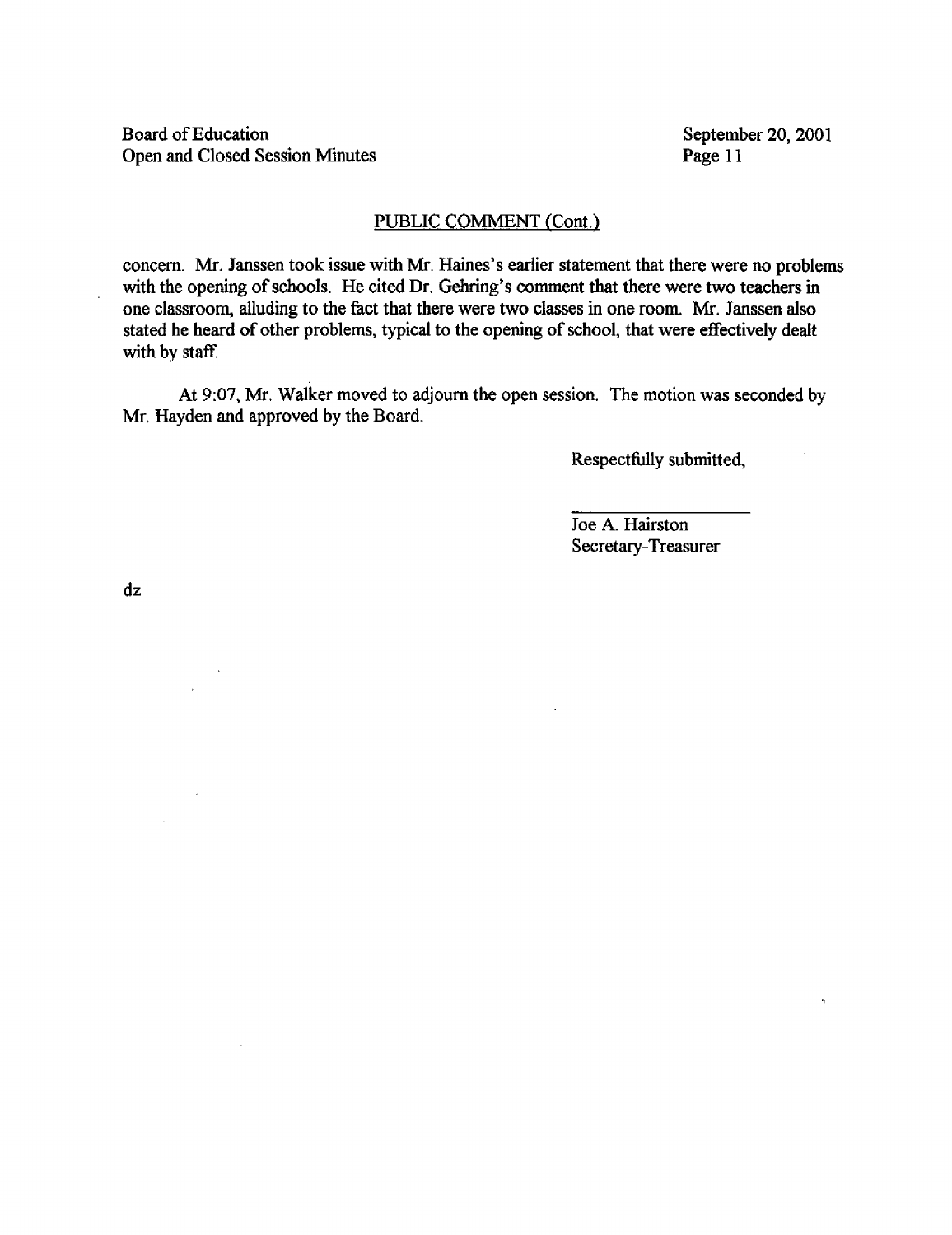# REPORT OF THE PUBLIC HEARING AND CAPITAL BUDGET WORK SESSION OF THE BOARD OF EDUCATION OF BALTIMORE COUNTY, MARYLAND

Monday, October 1, 2001

President Donald L. Arnold called the hearing to order at 7:05 p.m. at Greenwood. In addition to Mr. Arnold, the following Board members were present: Ms. Phyllis E. Ettinger, Mr. John A. Hayden, III, Mr. Michael P. Kennedy, and Mr. James E. Walker. In addition, Dr. Joe A. Hairston, Superintendent of Schools; staff members; and members of various civic, employee, and community organizations were present as was the media.

The following speakers addressed the Board:

- 1. Lynne Cramer, a representative of the Ridgely Middle School PTSA -Lynne Cramer, a representative of the Ridgely Middle School PTS<br>Asked the Board to consider the addition of an auditorium and an<br>elevator for handicapped access when major renovation work is d elevator for handicapped access when major renovation work is done in the near future. Ms. Cramer noted 824 students participated in performance-based music ensembles last year, which is 85% of the student population. She noted the difficulty in transporting nine bands and two orchestras, as well as musical instruments, to Loch Raven High School for performances. The drama program has no place to perform, store costumes or props, nor is there space to hold the Honor Roll induction ceremony or the school's farewell assembly. With regard to the addition of an elevator, Ms. Cramer noted that neither the ground floor nor the second floor are accessible to those in a wheelchair, and hallways are difficult to navigate for anyone on crutches. She urged the Board to authorize <sup>a</sup> feasibility study and cost estimate this year so the project could move forward next year.
- $\overline{2}$ . Paula Jones, a Milford Mill Academy parent – Thanked the Board for Milford's new lockers this year. She noted the overcrowded conditions in the school's cafeteria. Ms. Jones stated the cafeteria exceeds state and county guidelines for capacity on any given lunch period-four in all. (The maximum capacity for the cafeteria is 255) She asked Board members to visit the school's cafeteria to determine how an expansion or an addition could best accommodate students' dining needs.

Noting no additional speakers, Mr. Arnold asked for Board members' questions or comments regarding the proposed capital budget.

Mr. Hayden and Ms. Ettinger expressed concern over the cafeteria overcrowding at Milford and asked staff to respond. Staffwill investigate and report back to the Board.

Ms. Ettinger also asked staff to review the possibilities for an auditorium for Ridgely Middle School. She shared her concern about ADA compliance with regard to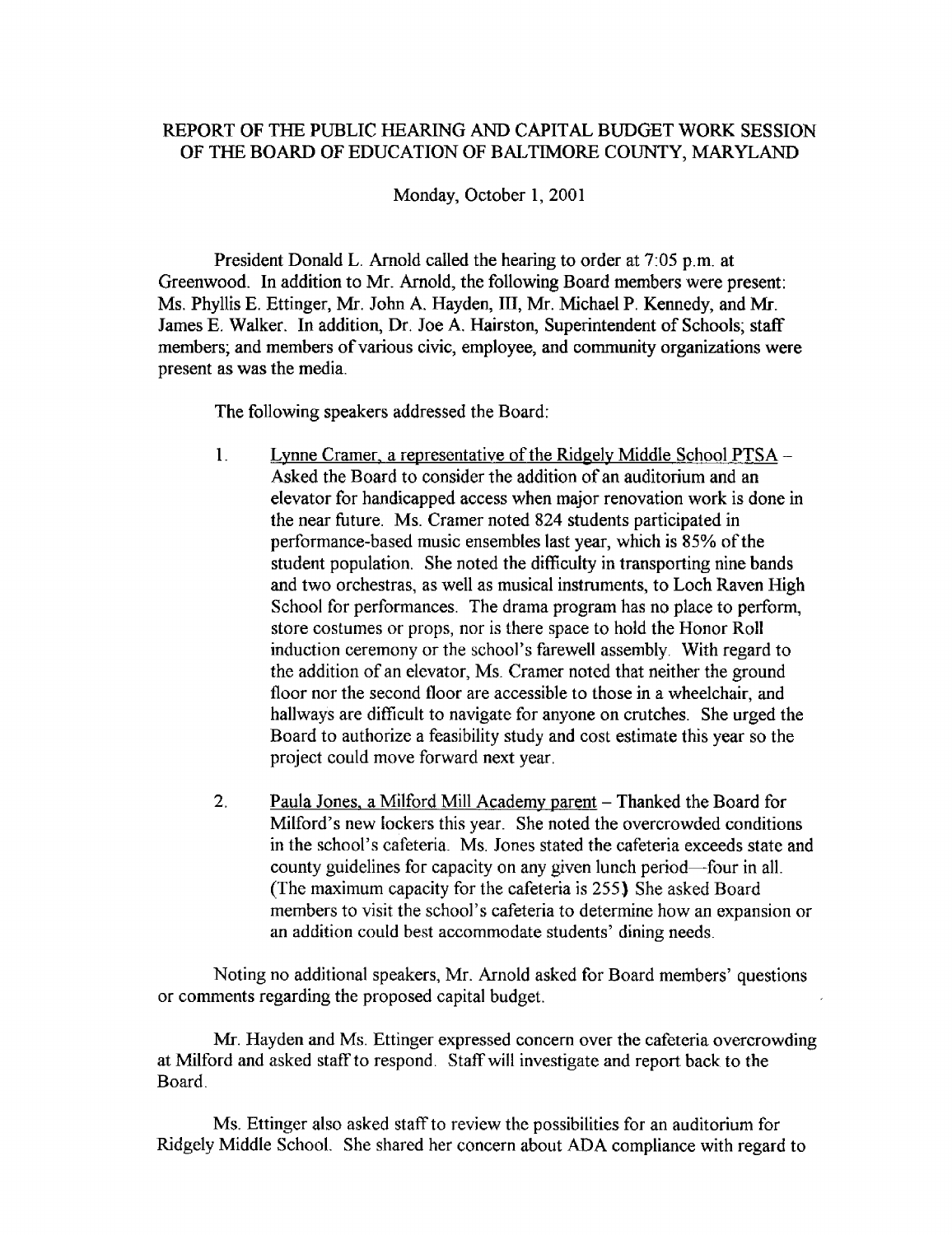Report of the Hearing and Work Session  $-$  Page 2

the need for an elevator at the school and expressed her hope that something was in the planning stages to address this concern.

Mr. Kennedy asked if there were other schools in the same situation as Ridgely with respect to the need for an elevator, to which Dr. Krempel responded there was not.

Dr. Hairston reminded Board members of a discussion with members of the Baltimore County Commission on Disabilities with regard to their concerns. He stated that planning must take place in terms of assessment of all our facilities .

With respect to auditoriums in middle schools, Ms. Ettinger suggested <sup>a</sup> need to look at this from a systemic perspective-to look at which schools do and do not have performing arts spaces. She liked the speaker's comment regarding the impact on the feeder elementary schools and expressed hope staff would look at feeder clusters and options available.

Ms. Ettinger asked for reassurance that the recommended capital budget request was realistic and will address the system's needs. Dr. Hairston noted that Facilities has been working closely with the state. He also stated it is important that a full assessment of our physical needs, relative to our capital program, be undertaken and those needs prioritized. Dr. Hairston informed Board members that in the next fiscal year, money will be tight, and most of our capital needs will be systemic in nature.

Noting that boiler replacements are listed in alphabetical order, rather than by age, Mr. Kennedy inquired if any of these schools were in worse shape than others. Dr. Krempel advised the boilers at Southwest Academy are a problem. He further explained parts cannot be found or manufactured for any of the aging boilers listed in the request.

Mr. Kennedy acknowledged the large amount of funding received from the state and county for capital projects

Mr. Walker inquired about why construction dates were not listed for "window replacements." Dr. Krempel replied that this work was typically done on a piecemeal basis over many years and trying to structure that information for purposes of this exhibit would have been confusing for Board members.

Ms. Ettinger noted the last three schools listed for window replacements are among the newest and questioned why they are scheduled for replacement. Dr. Krempel responded these items were taken from the Perks-Reuter assessment and analysis. He stated the work in question would be validated. Ms. Ettinger expressed concern about the quality of construction that would lead Board members to discuss window replacements with schools that are relatively young. She also questioned the age shown for Hereford Middle School's roof and asked Dr. Krempel to double check the date.